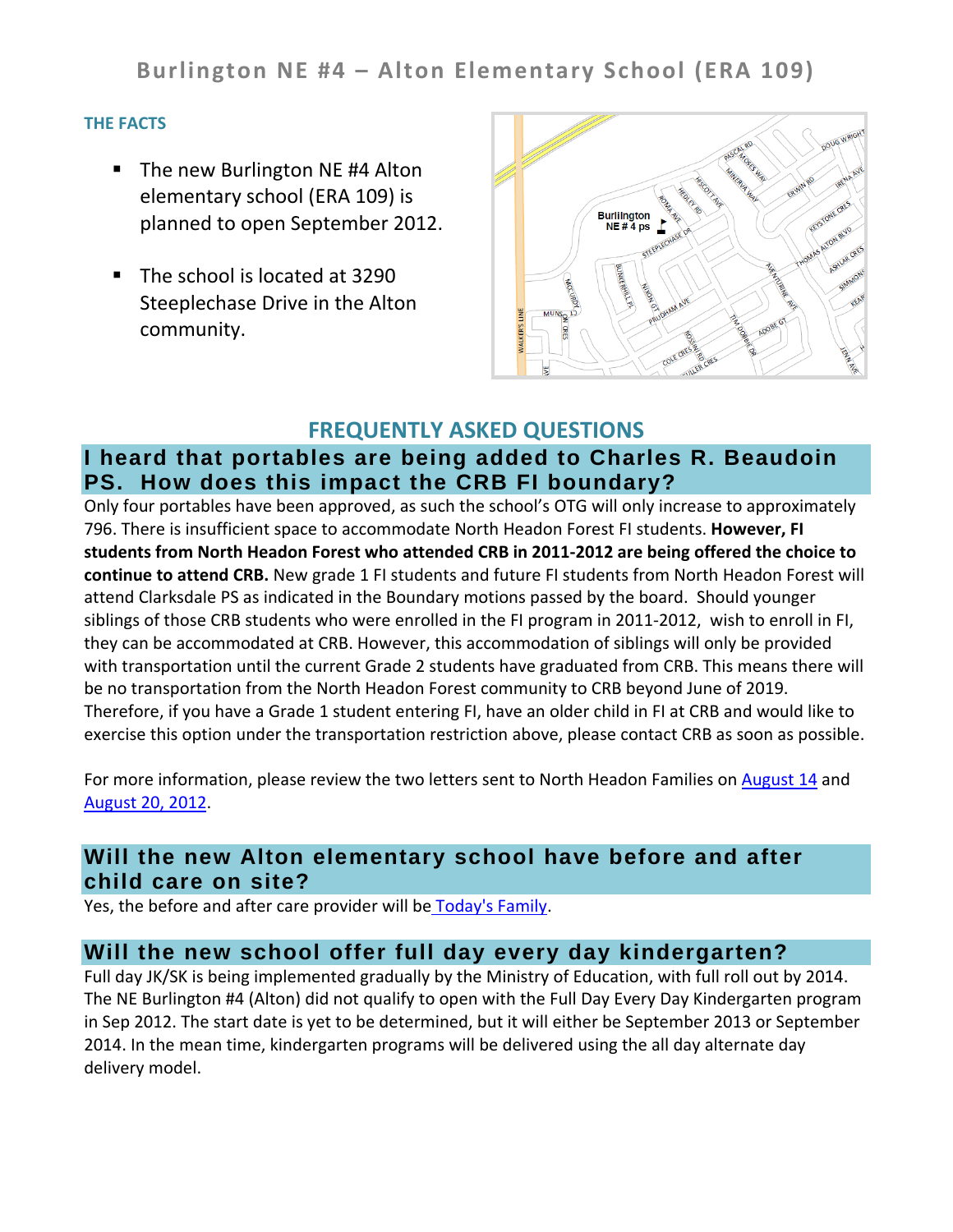### **What is the boundary for the new school? What grades will be offered?**

When new schools open, a [Boundary Review process](http://www.hdsb.ca/Policy/School%20Boundary%20Reviews%202010.pdf) is initiated for establishing the school's boundary and determining the program structure (i.e. whether or not the school will offer French Immersion and if so, which grades). The boundary review process will start in the Fall of 2011, with a decision voted upon by trustees in January or February 2012. There will be a public meeting to identify various boundary options and solicit community feedback.

#### **How will I be kept informed about the boundary process?**

There is an Open House on Wednesday October 26, 2011. When the Boundary Review Committee has news and information to share with the community, it could be done through a variety of means such as ads in the newspaper (for public meetings), messages/flyers from your school, emails and website updates posted to [http://www.hdsb.ca](http://www.hdsb.ca/)

#### **How long does it take to build a school?**

Construction of a new elementary school typically takes 12-14 months. Further information about school construction and timelines can be viewed by [clicking here.](http://www.hdsb.ca/aboutus/FacilityServices/Pages/Construction.aspx)

### **How big will the school be?**

The new elementary school is planned to open as a 704 pupil place school.

### **Will it open with portables?**

Typically, new schools located in new neighbourhoods will have portables on site to accommodate enrolments. The timing for the placement of portables will depend on factors such as demographics, the established boundary and program offerings at the school.

### **What will the name of the school be?**

HDSB names new schools in accordance with the [Naming New Schools](http://www.hdsb.ca/Policy/Naming%20New%20Schools.pdf) procedure. This is a consultative procedure which welcomes community input. The Board of Trustees will make the final decision based on a shortlist of potential names in the Spring of 2012.

### **What is Grandparenting?**

Grandparenting is a decision to allow existing students of a specific grade(s) in a neighbourhood(s) or geographic area(s) to remain at their current school until they complete a particular grade at that school (e.g., grade 8). This usually occurs in situations where changes to school boundaries have taken place. When not grandparented, change in boundaries would normally require affected students to change schools. Students being grandparented are provided transportation subject to the HDSB transportation policies. Siblings of students that have been grandparented will be directed (unless otherwise stated) to the designated school as per the new approved school boundary. Students preferring not to be grandparented may apply for Optional Attendance as per the Board's [Administrative Procedure.](http://www.hdsb.ca/Policy/Optional%20Attendance-2010.pdf) Historically, the Halton District School Board has made an effort to grandparent students in their graduating year.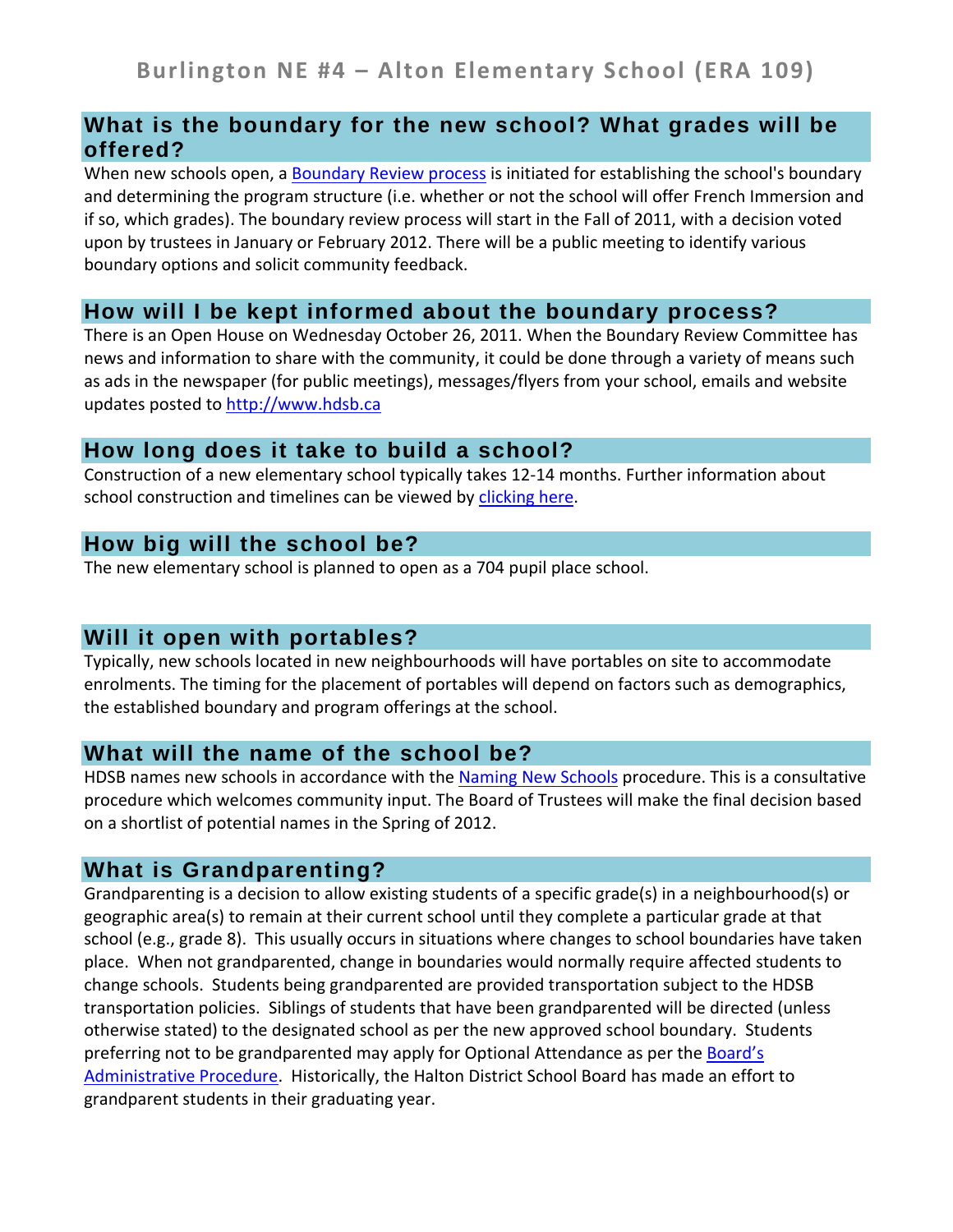Example:

A family currently has a JK and Grade 1 child attending Florence Meares (2011-12 school year). If the Board approves a boundary change consistent with Scenario 27, the current JK child would be attending CH Norton in September 2012. However, the current Grade 1 child would be grandparented at Florence Meares until the end of Grade 8. If the family did not wish to have their older child gandparented at Florence Meares, they would need to apply for Optional Attendance at CH Norton, in order to have the 2 children attend the same school. If CH Norton did not grant the Optional Attendance request for the older child, the parent(s) could seek Optional Attendance for both children at another Open School in the area. When applying for Optional Attendance, parents would need to be mindful that school bus transportation is not provided.

# **Will there be a "Gifted" program for the new Alton school?**

Charles R. Beaudoin PS is the designated school for the Gifted Program for Burlington elementary students. At this time, School Services does not envision opening up an additional Gifted Program at the new Burlington NE #4 school.

# **My understanding was that there were new guidelines in place that if a child was selected/tested as "advanced" then they would be selected for an enrichment program starting in Grade 1. Is this the case for the new Alton school?**

Subject to parent/guardian approval, students that have been identified from any elementary school in Burlington, would be directed to Charles R. Beaudoin PS for the Gifted Program, starting in Grade 1. This would include any students from the Alton Community.

# **When do we register children for the new school and when would we find out what days our child would be attending SK?**

Registration will begin on January 9th at your child's current designated home school.

## **Can we request a specific day for the child to attend SK, and also can we request that 2 children be put in the same SK class? If yes, how do we do this?**

You can request the days you would like your child to attend when you register, but we cannot guarantee what those days will be this early in the year. Most schools do not communicate this to parents until May or June at the earliest. This is due to the ongoing registrations that occur throughout the spring. You can also request that two children be in the same class, but this will not be automatically granted. Principals have to consider many factors in building classes, such as number of students, gender balance, students with special needs, etc. They strive to build the best classes possible and also consider parent requests, but this is not always possible.